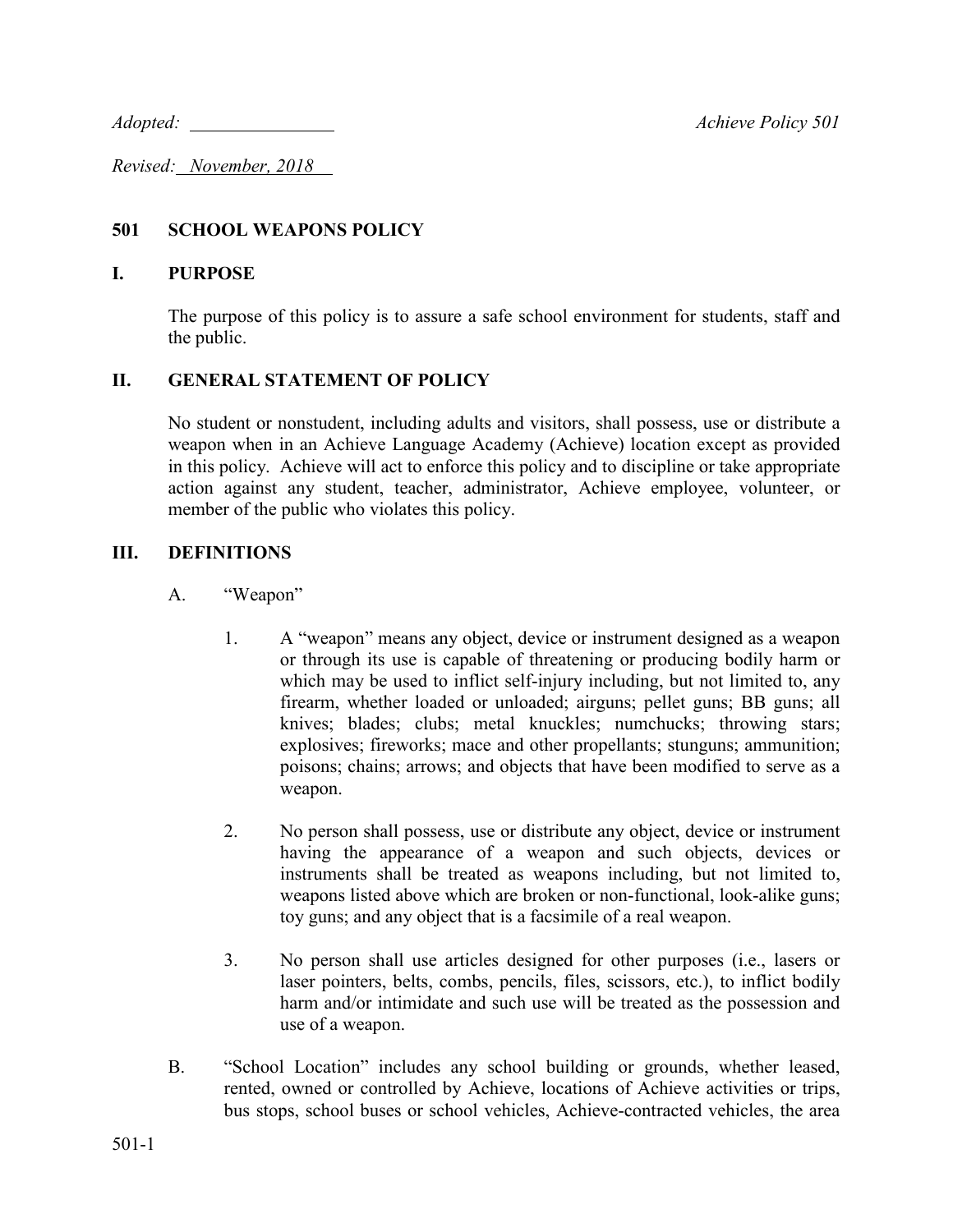of entrance or departure from Achieve premises or events, all locations where Achieve-related functions are conducted, and anywhere students are under the jurisdiction of Achieve.

C. "Possession" means having a weapon on one's person or in an area subject to one's control in a school location.

# **IV. EXCEPTIONS**

- A. A student who finds a weapon on the way to school or in a school location, or a student who discovers that he or she accidentally has a weapon in his or her possession, and takes the weapon immediately to the principal/director's office shall not be considered to possess a weapon. If it would be impractical or dangerous to take the weapon to the principal/director's office, a student shall not be considered to possess a weapon if he or she immediately turns the weapon over to an administrator, teacher, or head coach or immediately notifies an administrator, teacher, or head coach of the weapon's location.
- B. It shall not be a violation of this policy if a nonstudent (or student where specified) falls within one of the following categories:
	- 1. active licensed peace officers;
	- 2. military personnel, or students or nonstudents participating in military training, who are on duty performing official duties;
	- 3. persons authorized to carry a pistol under Minn. Stat. § 624.714 while in a motor vehicle or outside of a motor vehicle for the purpose of directly placing a firearm in, or retrieving it from, the trunk or rear area of the vehicle;
	- 4. persons who keep or store in a motor vehicle pistols in accordance with Minn. Stat. §§ 624.714 or 624.715 or other firearms in accordance with § 97B.045;
		- a. Section 624.714 specifies procedures and standards for obtaining pistol permits and penalties for the failure to do so. Section 624.715 defines an exception to the pistol permit requirements for "antique firearms which are carried or possessed as curiosities or for their historical significance or value."
		- b. Section 97B.045 generally provides that a firearm may not be transported in a motor vehicle unless it is (1) unloaded and in a gun case without any portion of the firearm exposed; (2) unloaded and in the closed trunk; or (3) a handgun carried in compliance with  $\S$ 624.714 and 624.715.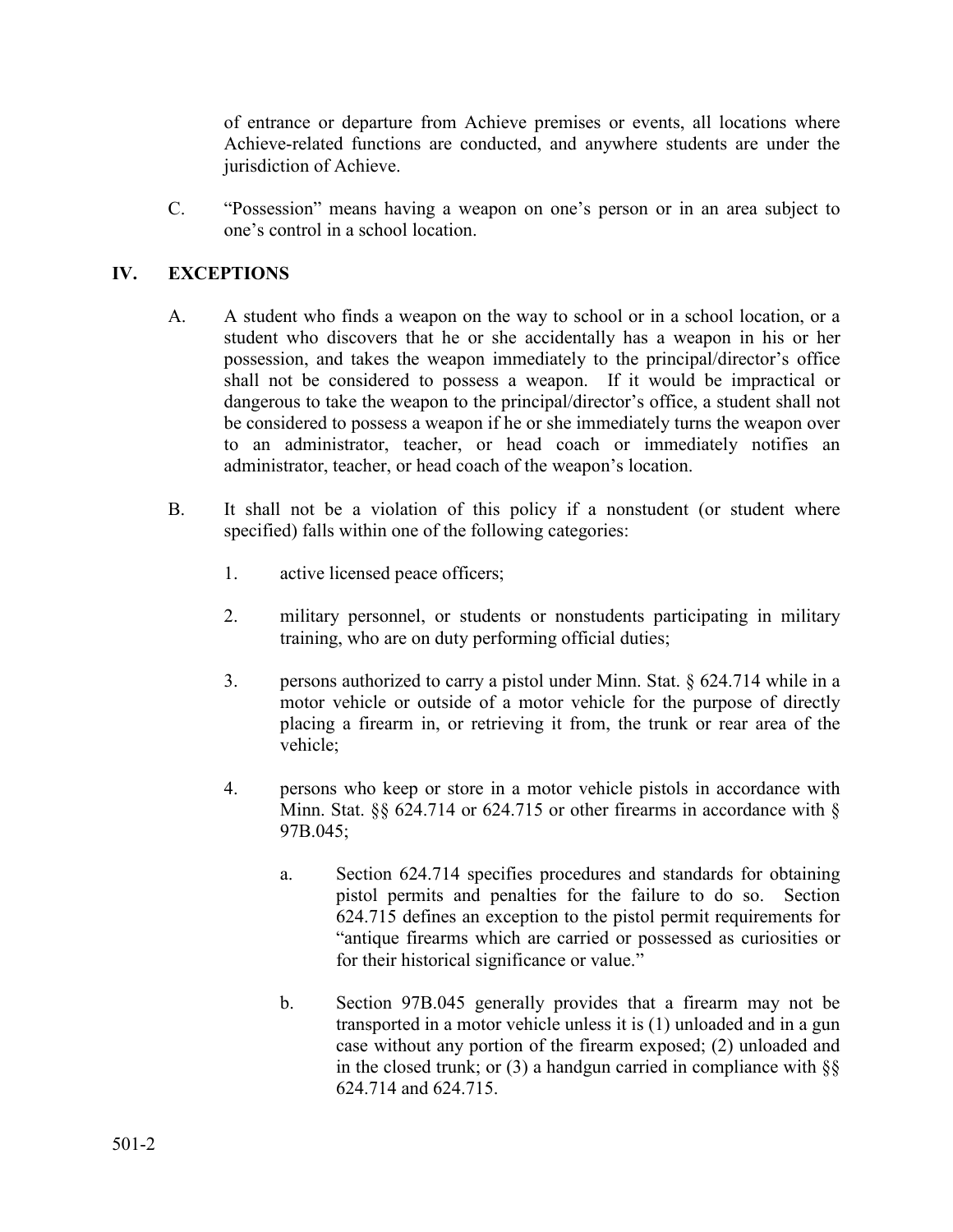- 5. firearm safety or marksmanship courses or activities for students or nonstudents conducted on Achieve property;
- 6. possession of dangerous weapons, BB guns, or replica firearms by a ceremonial color guard;
- 7. a gun or knife show held on Achieve property;
- 8. possession of dangerous weapons, BB guns, or replica firearms with written permission of the principal or other person having general control and supervision of Achieve or the director of a child care center; or
- 9. persons who are on unimproved property owned or leased by Achieve unless the person knows that a student is currently present on the land for a school-related activity.
- C. Policy Application to Instructional Equipment/Tools

While Achieve does not allow the possession, use, or distribution of weapons by students or nonstudents, such a position is not meant to interfere with instruction or the use of appropriate equipment and tools by students or nonstudents. Such equipment and tools, when properly possessed, used, and stored, shall not be considered in violation of the rule against the possession, use, or distribution of weapons. However, when authorized instructional and work equipment and tools are used in a potentially dangerous or threatening manner, such possession and use will be treated as the possession and use of a weapon.

D. Firearms in Achieve Parking Lots and Parking Facilities

Achieve may not prohibit the lawful carry or possession of firearms in a school parking lot or parking facility. For purposes of this policy, the "lawful" carry or possession of a firearm in a school parking lot or parking facility is specifically limited to nonstudent permit-holders authorized under Minn. Stat. § 624.714 to carry a pistol in the interior of a vehicle or outside the motor vehicle for the purpose of directly placing a firearm in, or retrieving it from, the trunk or rear area of the vehicle. Any possession or carry of a firearm beyond the immediate vicinity of a permit-holder's vehicle shall constitute a violation of this policy.

# **V. CONSEQUENCES FOR STUDENT WEAPON POSSESSION/USE/ DISTRIBUTION**

- A. Achieve does not allow the possession, use, or distribution of weapons by students. Consequently, the minimum consequence for students possessing, using, or distributing weapons shall include:
	- 1. immediate out-of-school suspension;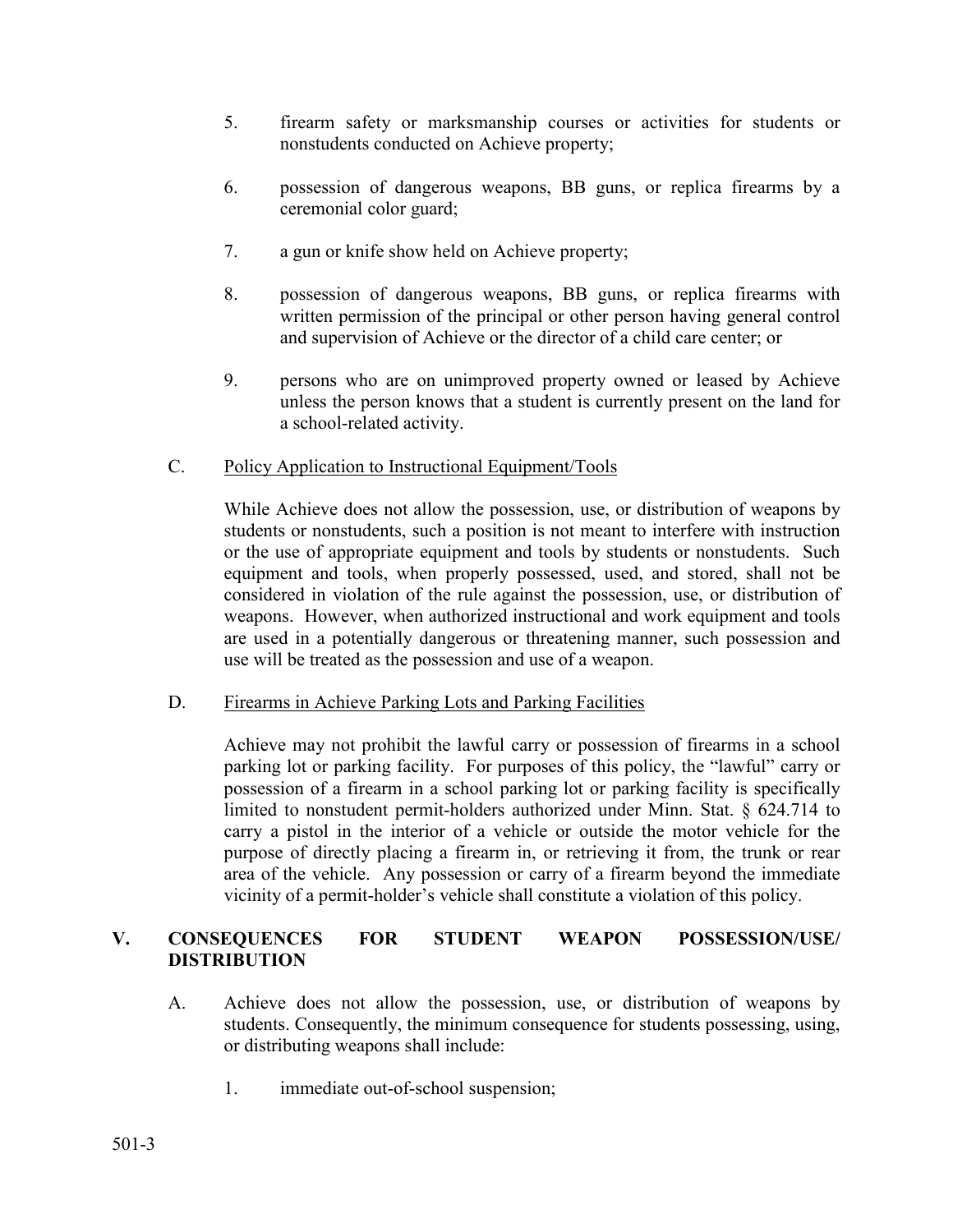- 2. confiscation of the weapon;
- 3. immediate notification of police;
- 4. parent or guardian notification; and
- 5. recommendation to the Executive Director of dismissal for a period of time not to exceed one year.
- B. Pursuant to Minnesota law, a student who brings a firearm, as defined by federal law, to school will be expelled for at least one year. The Achieve Board may modify this requirement on a case-by-case basis.
- C. Administrative Discretion

While Achieve does not allow the possession, use, or distribution of weapons by students, the Executive Director may use discretion in determining whether, under the circumstances, a course of action other than the minimum consequences specified above is warranted. If so, other appropriate action may be taken, including consideration of a recommendation for lesser discipline.

# **VI. CONSEQUENCES FOR WEAPON POSSESSION/USE/DISTRIBUTION BY NONSTUDENTS**

- A. Employees
	- 1. An employee who violates the terms of this policy is subject to disciplinary action, including nonrenewal, suspension, or discharge as deemed appropriate by the Achieve Board.
	- 2. Sanctions against employees, including nonrenewal, suspension, or discharge shall be pursuant to and in accordance with applicable statutory authority and Achieve policies.
	- 3. When an employee violates the weapons policy, law enforcement may be notified, as appropriate.
- B. Other Nonstudents
	- 1. Any member of the public who violates this policy shall be informed of the policy and asked to leave the school location. Depending on the circumstances, the person may be barred from future entry to school locations. In addition, if the person is a student in another school district, that school district may be contacted concerning the policy violation.
	- 2. If appropriate, law enforcement will be notified of the policy violation by the member of the public and may be asked to provide an escort to remove